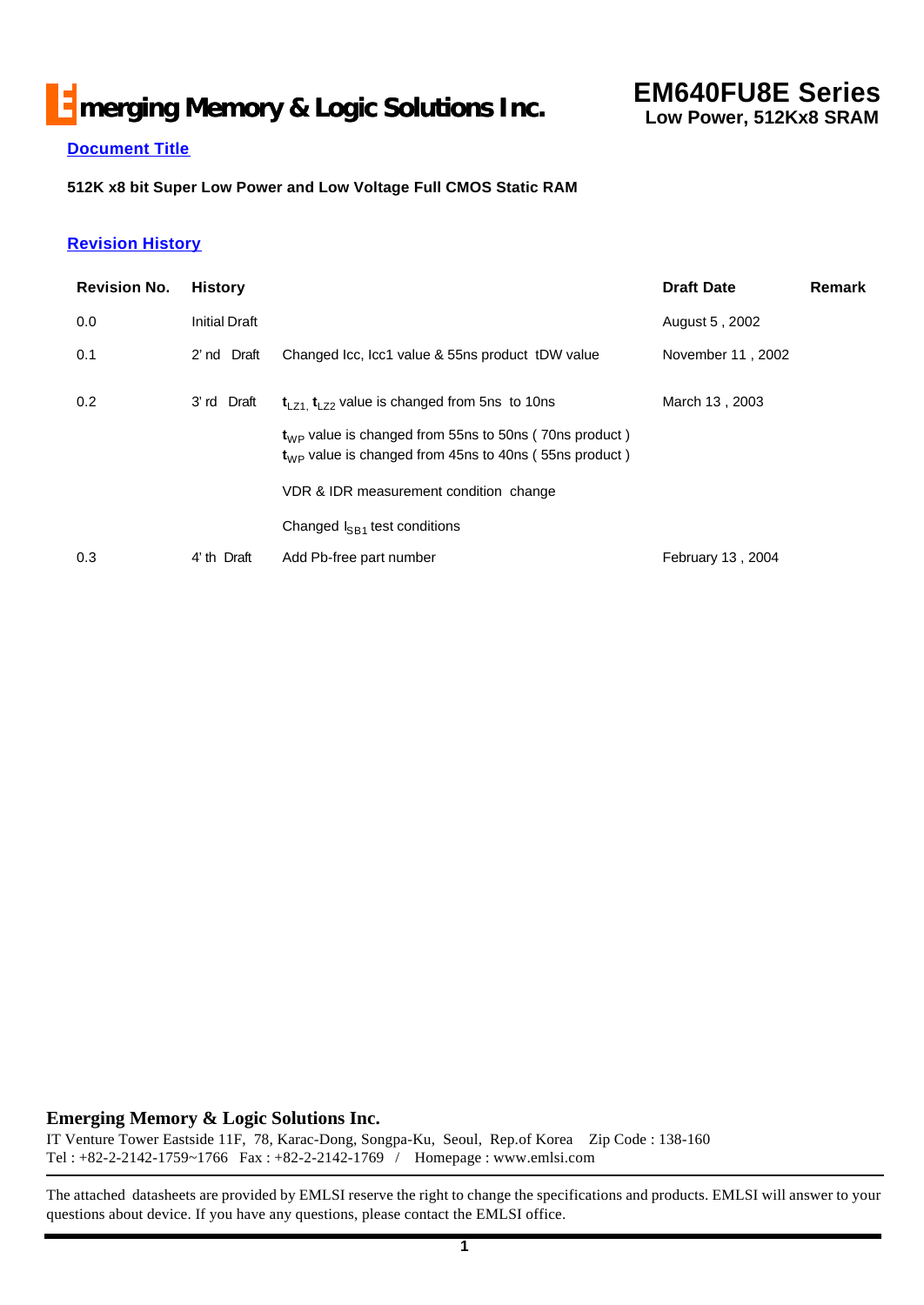## **FEATURES**

- Process Technology : 0.18μm Full CMOS
- Organization : 512K x 8 bit
- Power Supply Voltage : 2.7V ~ 3.3V
- Low Data Retention Voltage : 1.5V(Min)
- Three state output and TTL Compatible
- Package Type : 36-FPBGA 6.0x7.0

## **GENERAL DESCRIPTION**

The EM640FU8E families are fabricated by EMLSI's advanced full CMOS process technology. The families support industrial temperature range and Chip Scale Package for user flexibility of system design. The families also supports low data retention voltage for battery back-up operation with low data retention current.

## **PRODUCT FAMILY**

|           | <b>Product</b>                            |               | <b>Vcc</b><br>Operating |                                     | <b>Power Dissipation</b>     | <b>PKG</b>  |  |
|-----------|-------------------------------------------|---------------|-------------------------|-------------------------------------|------------------------------|-------------|--|
| Family    | <b>Temperature</b>                        | Range         | <b>Speed</b>            | <b>Standby</b><br>$(I_{SB1}, Type)$ | Operating<br>$(I_{CC1}.Max)$ | <b>Type</b> |  |
| EM640FU8E | Industrial (-40 $\sim$ 85 <sup>o</sup> C) | $2.7V - 3.3V$ | $55^{11}$ / 70ns        | 1 µA                                | 2 mA                         | 36FPBGA     |  |

1. The parameter is measured with 30pF test load.

## **PIN DESCRIPTION**

|                | $\mathbf{1}$   | $\overline{c}$ | 3                 | 4                 | 5            | 6                                   |
|----------------|----------------|----------------|-------------------|-------------------|--------------|-------------------------------------|
| $\overline{A}$ | $\mathbf{A}_0$ | $\rm A_1$      | CS <sub>2</sub>   | $A_3$             | $A_6$        | $\rm A_8$                           |
| $\, {\bf B}$   | $\rm I/O_5$    | $A_2$          | WE                | $\rm A_4$         | $A_7$        | $I/O_1$                             |
| $\mathbf C$    | $\rm I/O_6$    |                | <b>DNU</b>        | $A_5$             |              | I/O <sub>2</sub>                    |
| $\mathbf D$    | $V_{SS}$       |                |                   |                   |              | $\rm V_{CC}$                        |
| ${\bf E}$      | $\rm v_{cc}$   |                |                   |                   |              | $\mathbf{V}_{\mathbf{S}\mathbf{S}}$ |
| $\mathbf F$    | $\text{IO}_7$  |                | $\rm A_{18}$      | $\mathrm{A}_{17}$ |              | $I/O_3$                             |
| $\mathbf G$    | $\rm I/O_8$    | <b>OE</b>      | $\overline{c}s_1$ | $\rm A_{16}$      | $\rm A_{15}$ | $\rm I/O_4$                         |
| $H_{\rm}$      | $\rm A_9$      | $\rm A_{10}$   | $\rm A_{11}$      | $A_{12}$          | $\rm A_{13}$ | $\rm A_{14}$                        |

36-FPBGA : Top view (ball down)

| Name               | <b>Function</b>       | <b>Name</b> | <b>Function</b>    |
|--------------------|-----------------------|-------------|--------------------|
| $CS_1, CS_2$       | Chip select inputs    | <b>WE</b>   | Write Enable input |
| <b>OE</b>          | Output Enable input   | Vcc         | Power Supply       |
| $A_0 - A_{18}$     | <b>Address Inputs</b> | Vss         | Ground             |
| $I/O_1 \sim I/O_R$ | Data Inputs/outputs   | DNU         | Do Not Use         |

# **FUNCTIONAL BLOCK DIAGRAM**

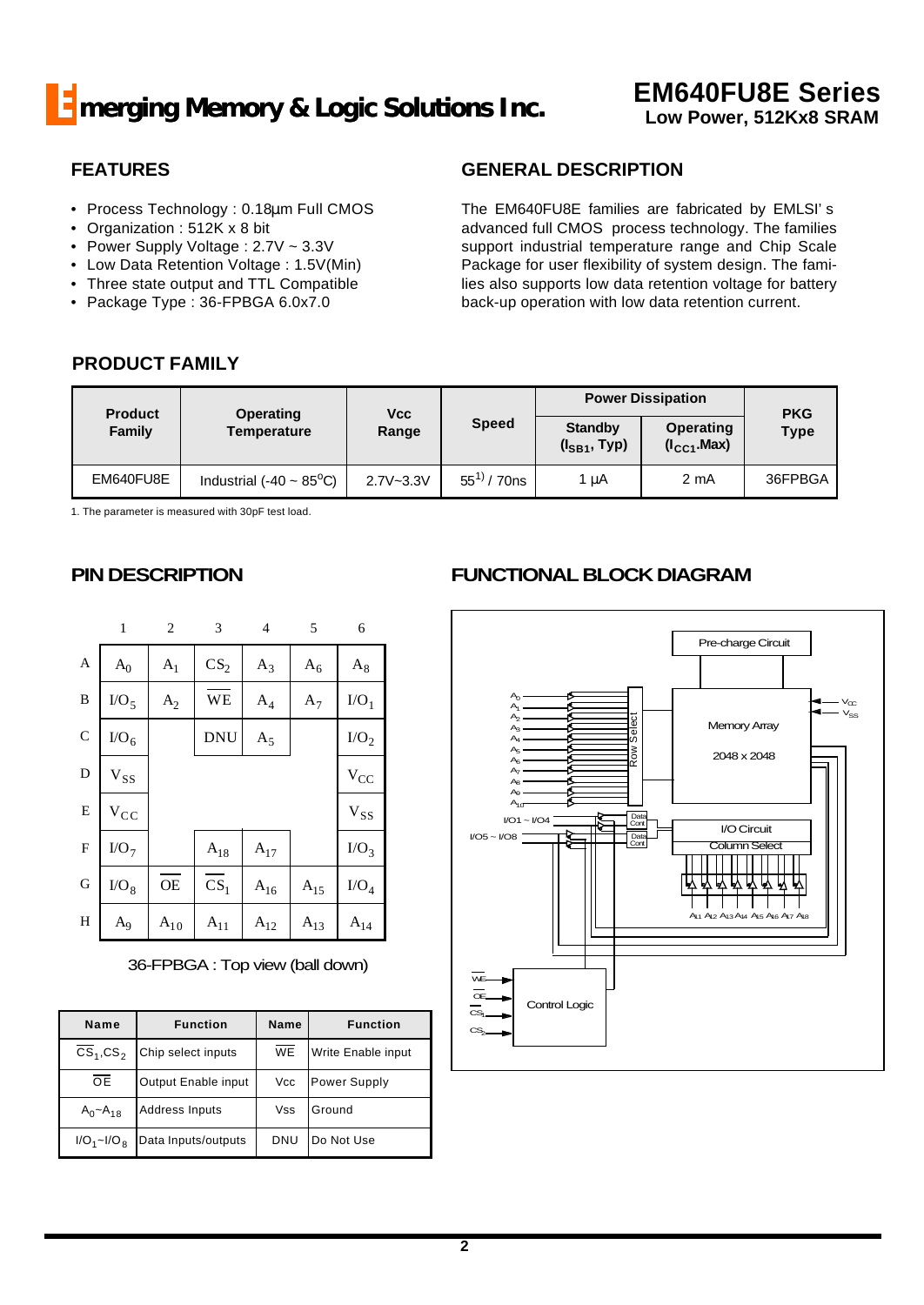## **ABSOLUTE MAXIMUM RATINGS \***

| <b>Parameter</b>                      | <b>Symbol</b>        | <b>Ratings</b>                   | Unit |
|---------------------------------------|----------------------|----------------------------------|------|
| Voltage on Any Pin Relative to Vss    | $V_{IN}$ , $V_{OUT}$ | $-0.2$ to Vcc $+0.3$ (Max. 4.0V) |      |
| Voltage on Vcc supply relative to Vss | $V_{CC}$             | $-0.2$ to $4.0V$                 |      |
| <b>Power Dissipation</b>              | $P_D$                | 1.0                              | W    |
| <b>Operating Temperature</b>          |                      | -40 to 85                        | °C   |

**\*** Stresses greater than those listed under "Absolute Maximum Ratings" may cause permanent damage to the device. Functional operation should be restricted to recommended operating condition. Exposure to absolute maximum rating conditions for extended periods may affect reliability.

## **FUNCTIONAL DESCRIPTION**

| $\overline{\text{cs}}_1$ | CS <sub>2</sub> | $\overline{OE}$ | $\overline{\mathsf{WE}}$ | I/O      | <b>Mode</b>            | <b>Power</b> |
|--------------------------|-----------------|-----------------|--------------------------|----------|------------------------|--------------|
| Н                        | X               | X               | X                        | High-Z   | Deselected             | Stand by     |
| X                        |                 | X               | X                        | High-Z   | Deselected             | Stand by     |
|                          | н               | н               | н                        | High-Z   | <b>Output Disabled</b> | Active       |
|                          | н               |                 | Н                        | Data Out | Read                   | Active       |
|                          | н               | X               |                          | Data In  | Write                  | Active       |

Note: X means don't care. (Must be low or high state)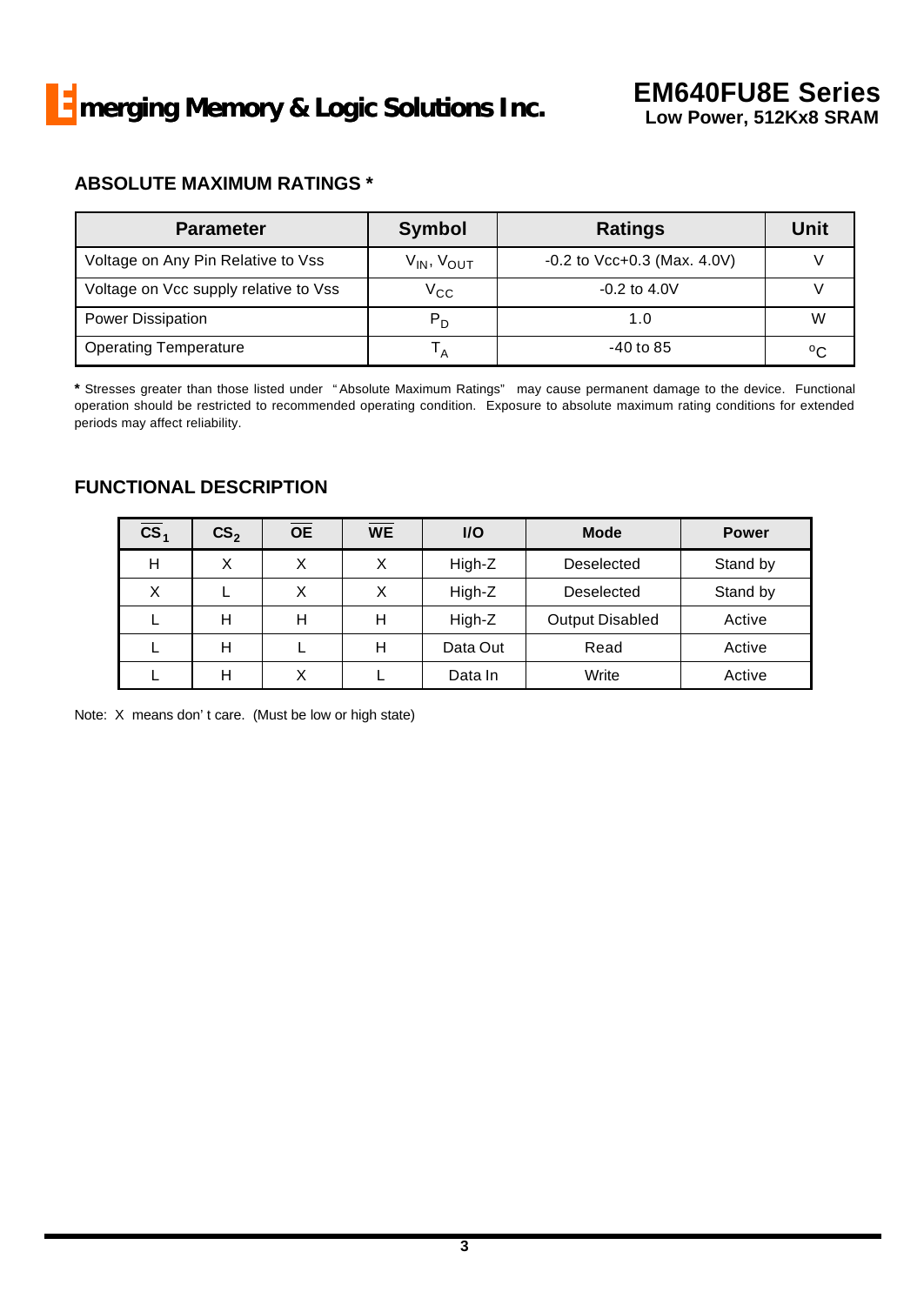## **RECOMMENDED DC OPERATING CONDITIONS** 1)

| <b>Parameter</b>   | Symbol          | Min        | Typ | <b>Max</b>                       | Unit |
|--------------------|-----------------|------------|-----|----------------------------------|------|
| Supply voltage     | $\rm V_{CC}$    | 2.7        | 3.0 | 3.3                              |      |
| Ground             | Vss             |            |     |                                  |      |
| Input high voltage | V <sub>IH</sub> | 2.2        |     | $V_{\rm CC}$ + 0.2 <sup>2)</sup> |      |
| Input low voltage  | $V_{IL}$        | $-0.2^{3}$ |     | 0.6                              |      |

1. TA=  $-40$  to 85 $^{\circ}$ C, otherwise specified

2. Overshoot: Vcc +2.0 V in case of pulse width  $\leq$  20ns

3. Undershoot: -2.0 V in case of pulse width  $\leq$  20ns

4. Overshoot and undershoot are sampled, not 100% tested.

# **CAPACITANCE**<sup>1)</sup> (f =1MHz,  $T_A$ =25<sup>o</sup>C)

| <b>Item</b>             | Symbol | <b>Test Condition</b> | Min | <b>Max</b> | Unit |
|-------------------------|--------|-----------------------|-----|------------|------|
| Input capacitance       | ∨∣N    | $V_{IN} = 0V$         |     |            | p⊦   |
| Input/Ouput capacitance | סוך    | $V_{IO}$ =0V          |     | 10         | p⊦   |

1. Capacitance is sampled, not 100% tested

## **DC AND OPERATING CHARACTERISTICS**

| <b>Parameter</b>          | Symbol            | <b>Test Conditions</b>                                                                                                                                                                                                                                                                                                                                                 |                                                                                                                                                                                | <b>Min</b> | <b>Typ</b> | <b>Max</b> | <b>Unit</b> |
|---------------------------|-------------------|------------------------------------------------------------------------------------------------------------------------------------------------------------------------------------------------------------------------------------------------------------------------------------------------------------------------------------------------------------------------|--------------------------------------------------------------------------------------------------------------------------------------------------------------------------------|------------|------------|------------|-------------|
| Input leakage current     | Чu                | $V_{\text{IN}}$ = $V_{SS}$ to $V_{CC}$                                                                                                                                                                                                                                                                                                                                 |                                                                                                                                                                                | -1         |            |            | μA          |
| Output leakage current    | $I_{LO}$          |                                                                                                                                                                                                                                                                                                                                                                        | $\overline{CS}_1 = V_{\text{IH}}$ , $CS_2 = V_{\text{IL}}$ or $\overline{OE} = V_{\text{IH}}$ or $\overline{WE} = V_{\text{IL}}$ , $V_{\text{IO}} = V_{SS}$ to $V_{\text{CC}}$ |            |            |            | μA          |
| Operating power supply    | $I_{\rm CC}$      | $I_{10}$ =0mA, CS <sub>1</sub> =V <sub>H</sub> , CS <sub>2</sub> =WE = V <sub>H</sub> , V <sub>IN</sub> =V <sub>H</sub> or V <sub>H</sub>                                                                                                                                                                                                                              |                                                                                                                                                                                |            |            | 2          | mA          |
| Average operating current | $I_{CC1}$         | Cycle time=1 $\mu$ s, 100% duty, $I_{10}$ =0mA,<br>$\overline{CS}_{1} \le 0.2V$ , $CS_{2} \ge V_{CC}$ -0.2V,<br>V <sub>IN</sub> ≤0.2V or V <sub>IN</sub> ≥V <sub>CC</sub> -0.2V                                                                                                                                                                                        |                                                                                                                                                                                |            |            | 2          | mA          |
|                           |                   | 55 <sub>ns</sub><br>Cycle time = Min, $I_{10}$ =0mA, 100% duty,<br>$\overline{CS}_1 = V_{1L}$ , $CS_2 = V_{1H}$ , $V_{1N} = V_{1L}$ or $V_{1H}$<br>70 <sub>ns</sub>                                                                                                                                                                                                    |                                                                                                                                                                                |            |            | 20         | mA          |
|                           | $I_{CC2}$         |                                                                                                                                                                                                                                                                                                                                                                        |                                                                                                                                                                                |            |            | 15         |             |
| Output low voltage        | $V_{OL}$          | $I_{OL} = 2.1mA$                                                                                                                                                                                                                                                                                                                                                       |                                                                                                                                                                                |            | ٠          | 0.4        | $\vee$      |
| Output high voltage       | V <sub>OH</sub>   | $I_{OH} = -1.0 \text{mA}$                                                                                                                                                                                                                                                                                                                                              |                                                                                                                                                                                | 2.2        | ٠          |            | V           |
| Standby Current (TTL)     | $I_{\mathsf{SB}}$ | $\overline{CS}_1 = V_{\text{IH}}$ , $CS_2 = V_{\text{IL}}$ , Other inputs=V <sub>IH</sub> or V <sub>IL</sub>                                                                                                                                                                                                                                                           |                                                                                                                                                                                |            | ٠          | 0.3        | mA          |
| Standby Current (CMOS)    | $I_{SB1}$         | $\overline{\text{CS}}_1 \geq \text{V}_{\text{CC}}$ -0.2V, $\text{CS}_2 \geq \text{V}_{\text{CC}}$ -0.2V ( $\overline{\text{CS}}_1$ controlled)<br>or $0\sqrt{\leq}C S_2 \leq 0.2V$ (CS <sub>2</sub> controlled),<br>Other inputs=0~V <sub>CC</sub><br>(Typ. condition : $V_{CC} = 3.0V$ @ 25 <sup>o</sup> C)<br>(Max. condition : $V_{CC} = 3.3V$ @ 85 <sup>o</sup> C) | LL<br>LF                                                                                                                                                                       |            |            | 5          | μA          |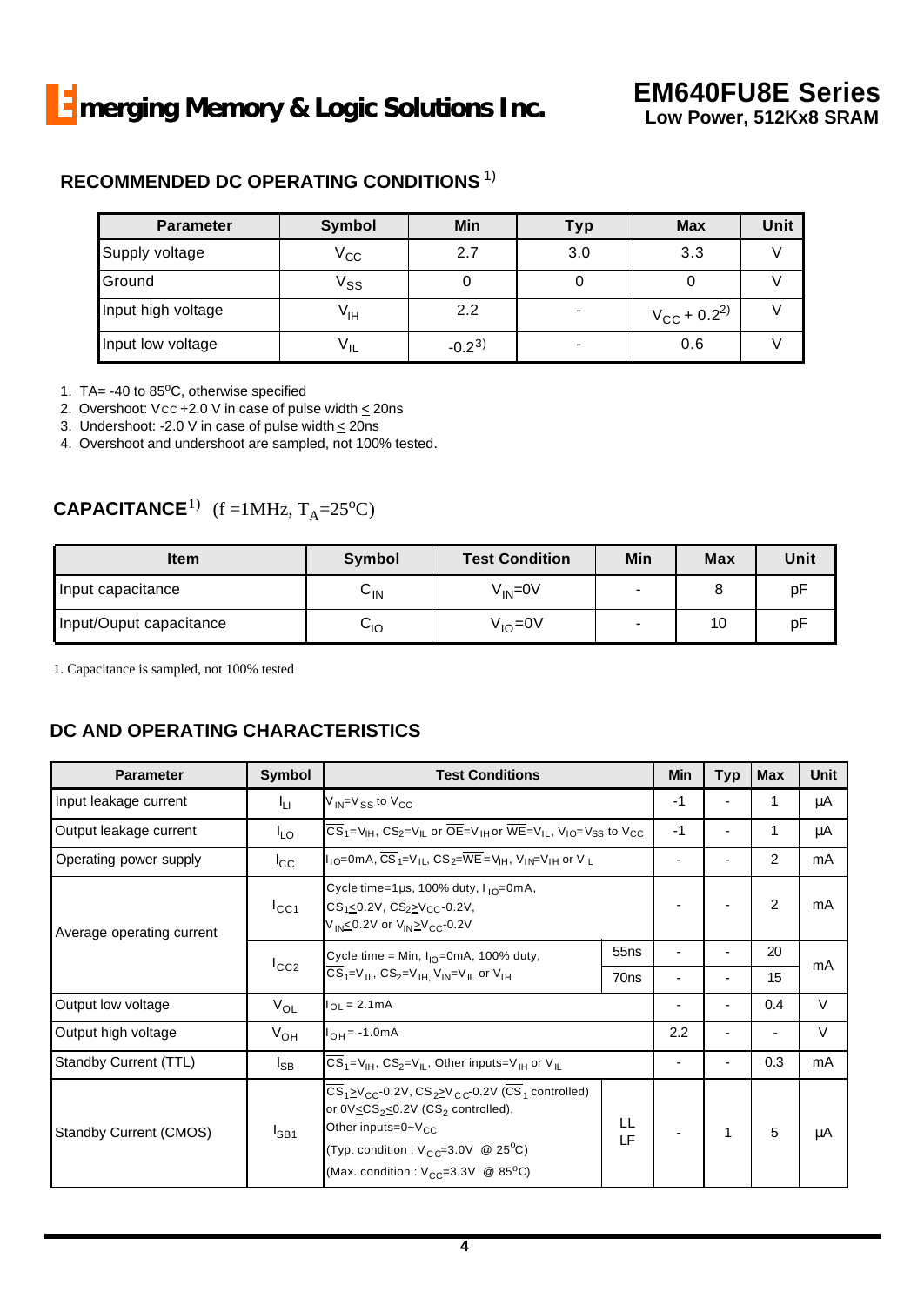# **E** merging Memory & Logic Solutions Inc.

## **AC OPERATING CONDITIONS**

**Test Conditions (**Test Load and Test Input/Output Reference)

Input Pulse Level : 0.4 to 2.2V Input Rise and Fall Time : 5ns Input and Output reference Voltage : 1.5V Output Load (See right) : CL = 100pF+ 1 TTL  $CL^{1)} = 30pF + 1$  TTL 1. Including scope and Jig capacitance

- 2. R<sub>1</sub>=3070Ω, R<sub>2</sub>=3150Ω
- 3.  $V<sub>TM</sub>=2.8V$



**EM640FU8E Series Low Power, 512Kx8 SRAM**

## **READ CYCLE** (V<sub>cc</sub> = 2.7 to 3.3V, Gnd = 0V,  $T_A = -40^{\circ}$ C to +85<sup>o</sup>C)

|                                 |                               |            | 55ns       |            | 70 <sub>ns</sub> |      |
|---------------------------------|-------------------------------|------------|------------|------------|------------------|------|
| <b>Parameter</b>                | <b>Symbol</b>                 | <b>Min</b> | <b>Max</b> | <b>Min</b> | <b>Max</b>       | Unit |
| Read cycle time                 | $\mathbf{t}_{\mathsf{RC}}$    | 55         |            | 70         |                  | ns   |
| Address access time             | $\mathbf{t}_{\mathsf{AA}}$    |            | 55         |            | 70               | ns   |
| Chip select to output           | $t_{\rm co1}$ , $t_{\rm co2}$ |            | 55         |            | 70               | ns   |
| Output enable to valid output   | $t_{OE}$                      |            | 30         |            | 35               | ns   |
| Chip select to low-Z output     | $t_{LZ1}$ , $t_{LZ2}$         | 10         |            | 10         |                  | ns   |
| Output enable to low-Z output   | $t_{OLZ}$                     | 5          |            | 5          |                  | ns   |
| Chip disable to high-Z output   | $t_{HZ1}$ , $t_{HZ2}$         | $\Omega$   | 20         | $\Omega$   | 25               | ns   |
| Output disable to high-Z output | $t_{OHZ}$                     | $\Omega$   | 20         | $\Omega$   | 25               | ns   |
| Output hold from address change | $\mathbf{t}_{\text{OH}}$      | 10         |            | 10         |                  | ns   |

# **WRITE CYCLE** ( $V_{cc}$  =2.7 to 3.3V, Gnd = 0V,  $T_A$  = -40<sup>o</sup>C to +85<sup>o</sup>C)

|                               | Symbol                              |            | <b>55ns</b>              | 70 <sub>ns</sub> | Unit       |    |
|-------------------------------|-------------------------------------|------------|--------------------------|------------------|------------|----|
| <b>Parameter</b>              |                                     | <b>Min</b> | <b>Max</b>               | Min              | <b>Max</b> |    |
| Write cycle time              | $t_{\text{WC}}$                     | 55         | -                        | 70               |            | ns |
| Chip select to end of write   | $t_{\text{CW1}}$ , $t_{\text{CW2}}$ | 45         | $\overline{\phantom{0}}$ | 60               |            | ns |
| Address setup time            | $t_{\mathsf{As}}$                   | $\Omega$   | $\blacksquare$           | $\Omega$         |            | ns |
| Address valid to end of write | $t_{AW}$                            | 45         | ٠                        | 60               |            | ns |
| Write pulse width             | $\mathbf{t}_{\text{WP}}$            | 40         |                          | 50               |            | ns |
| Write recovery time           | $\mathbf{t}_{\text{WR}}$            | $\Omega$   | $\blacksquare$           | $\Omega$         |            | ns |
| Write to ouput high-Z         | $t_{WHZ}$                           | $\Omega$   | 20                       | $\Omega$         | 25         | ns |
| Data to write time overlap    | $t_{DW}$                            | 30         |                          | 30               |            | ns |
| Data hold from write time     | $t_{\text{DH}}$                     | $\Omega$   |                          | $\Omega$         |            | ns |
| End write to output low-Z     | $t_{\text{OW}}$                     | 5          |                          | 5                |            | ns |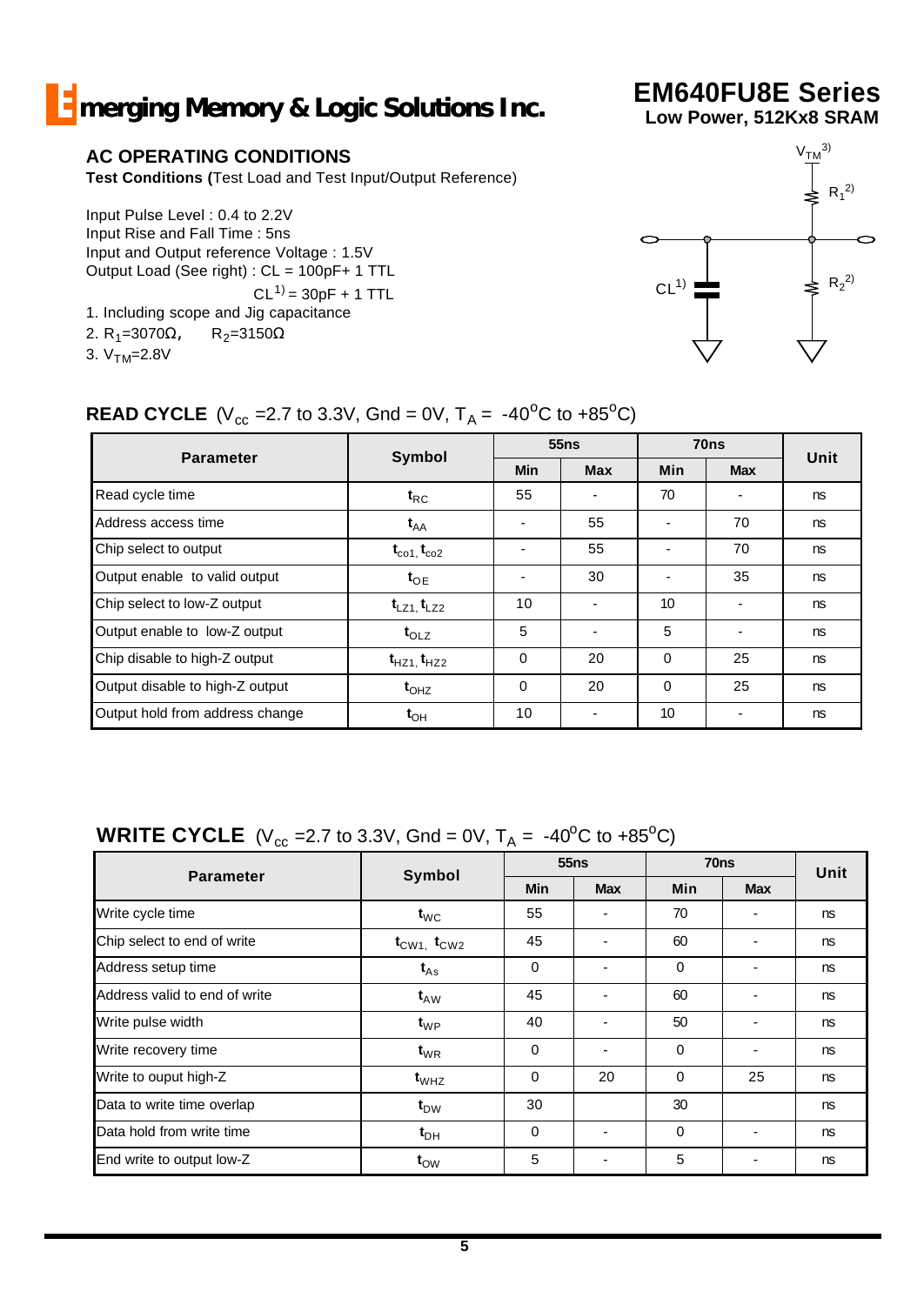# **TIMING DIAGRAMS**

## TIMING WAVEFORM OF READ CYCLE(1). (Address Controlled, CS1=OE=V<sub>IL</sub>, CS2=WE=V<sub>IH</sub>)



**TIMING WAVEFORM OF READ CYCLE(2) (** $\overline{WE} = V_{H}$ **)** 



#### NOTES (READ CYCLE)

1.  $t_{HZ}$  and  $t_{OHZ}$  are defined as the outputs achieve the open circuit conditions and are not referanced to output voltage levels.

2. At any given temperature and voltage condition,  $t_{HZ}(Max.)$  is less than  $t_{LZ}(Min.)$  both for a given device and from device to device interconnection.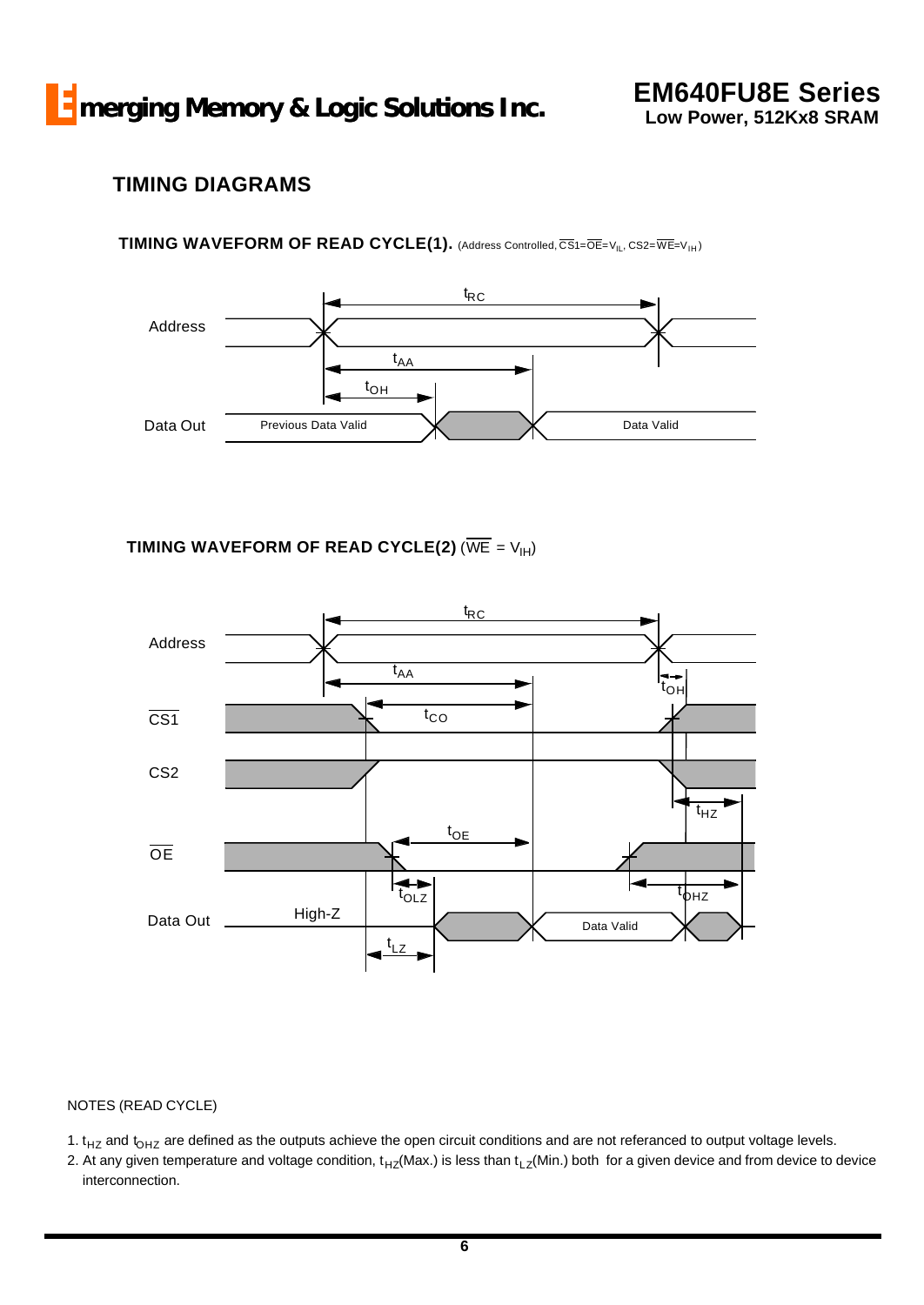## **TIMING WAVEFORM OF WRITE CYCLE(1) (WE CONTROLLED)**



## **TIMING WAVEFORM OF WRITE CYCLE(2) (CS1 CONTROLLED)**

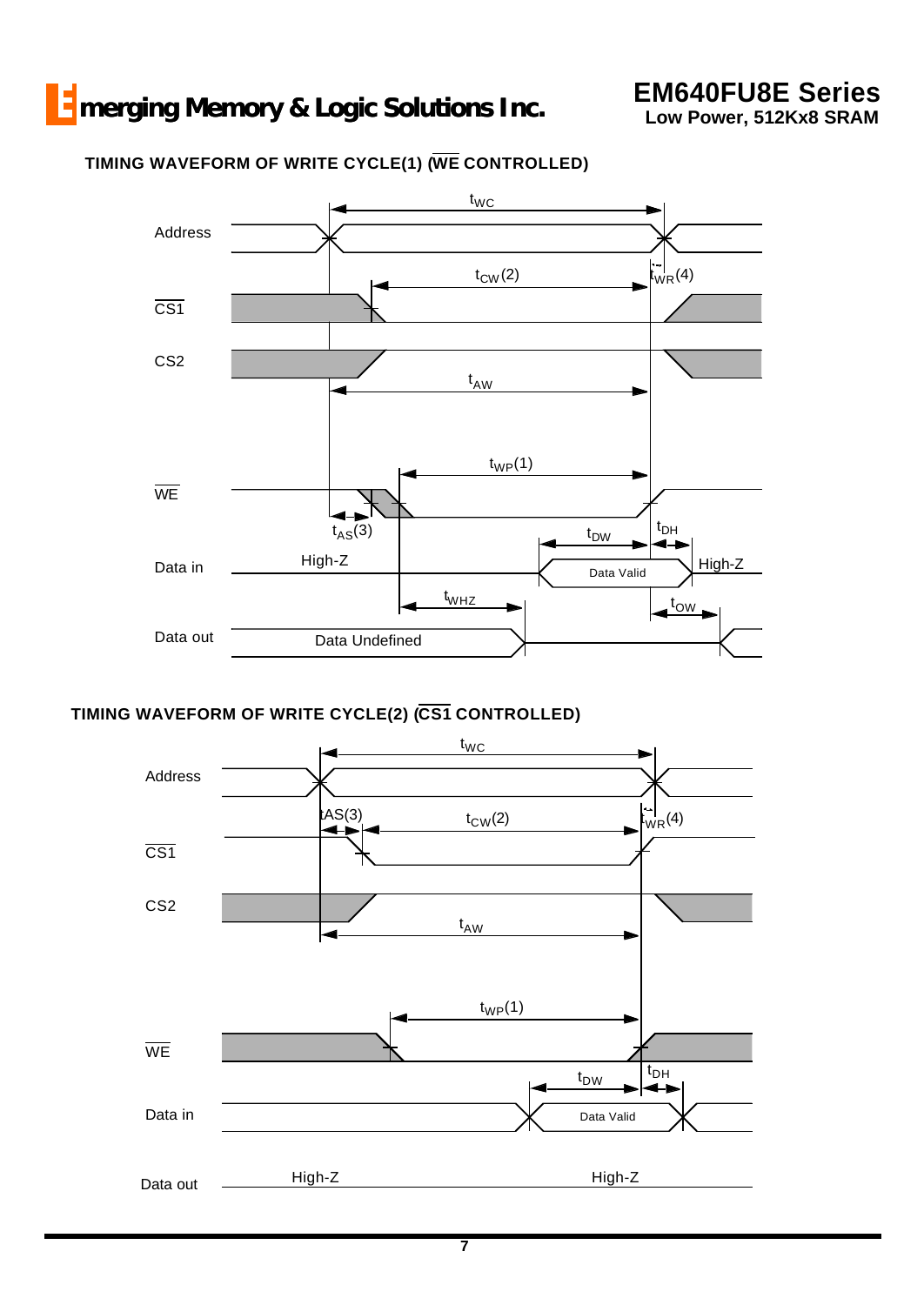

## **TIMING WAVEFORM OF WRITE CYCLE(3) ( CS2 CONTROLLED)**

#### **NOTES** (WRITE CYCLE)

- 1. A write occurs during the overlap(t<sub>WP</sub>) of low CS<sub>1</sub>, a high CS<sub>2</sub> and low WE. A write begins at the latest transition among  $|{\rm CS}_{1}|$  goes low,  ${\rm CS}_{2}$  goes high and WE goes low. A write ends at the earliest transition when CS<sub>1</sub> goes high, CS<sub>2</sub> goes hagh and WE goes high. The t<sub>WP</sub> is measured from the beginning of write to the end of write.
- 2.  $\rm t_{\rm CW}$  is measured from the CS<sub>1</sub> going low to end of write.
- 3.  $t_{AS}$  is measured from the address valid to the beginning of write.
- 4.  ${\rm t_{WR}}$  is measured from the end or write to the address change.  ${\rm t_{WR}}$  applied in case a write ends as  ${\rm CS_{1}}$  or WE going high.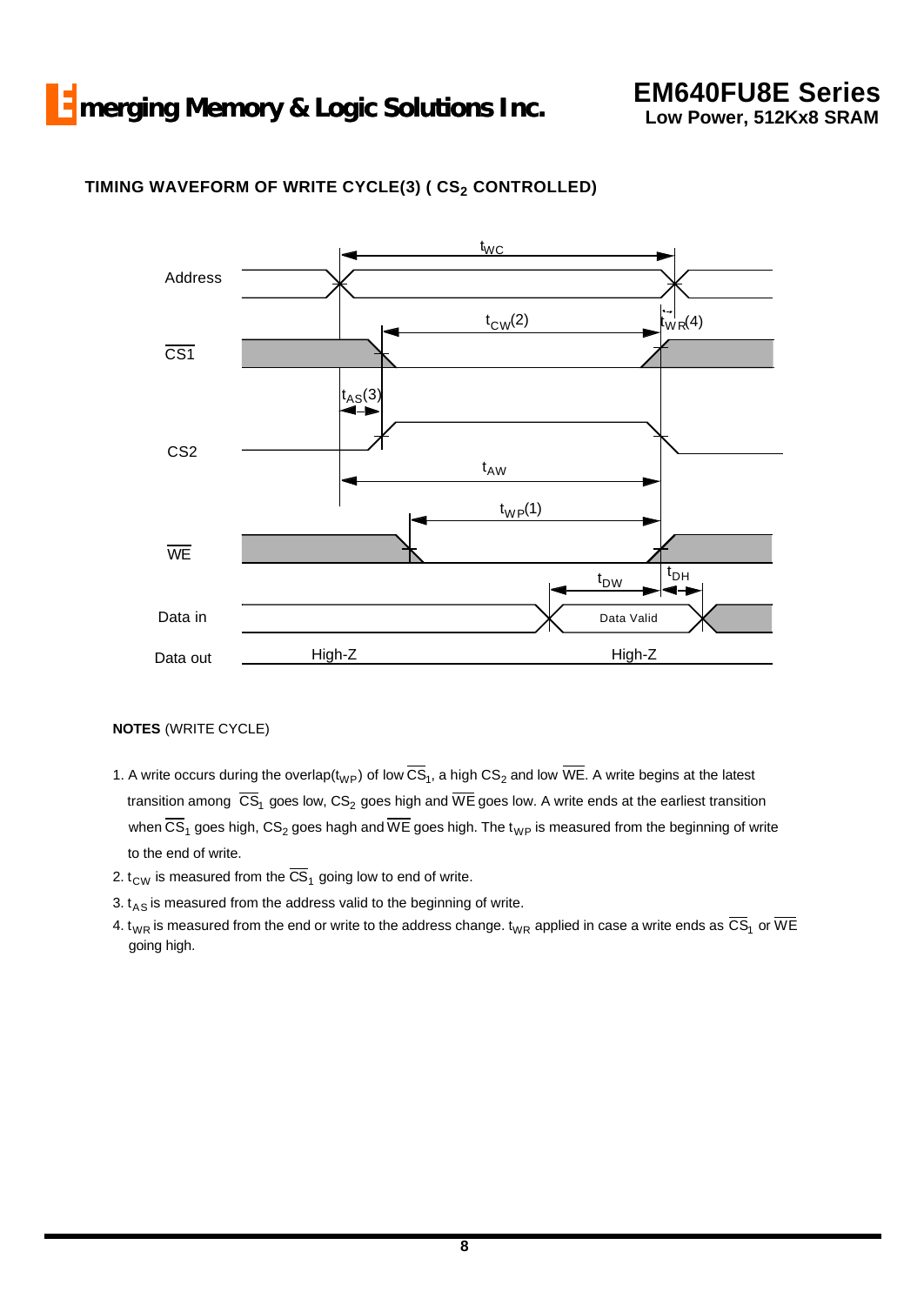## **DATA RETENTION CHARACTERISTICS**

| <b>Parameter</b>                     | Symbol                     | <b>Test Condition</b>                                                     | Min                          | <b>Typ</b> | <b>Max</b> | Unit |
|--------------------------------------|----------------------------|---------------------------------------------------------------------------|------------------------------|------------|------------|------|
| $V_{CC}$ for Data Retention          | $\mathsf{V}_{\mathsf{DR}}$ | I <sub>SB1</sub> Test Condition<br>(Chip Disabled) <sup>1)</sup>          | 1.5                          |            | 3.3        | V    |
| Data Retention Current               | <sup>I</sup> DR            | $V_{CC}$ =1.5V, $I_{SB1}$ Test Condition<br>(Chip Disabled) <sup>1)</sup> |                              | 0.5        |            | μA   |
| Chip Deselect to Data Retention Time | $t_{\sf SDR}$              | See data retention wave form                                              | 0                            |            |            |      |
| <b>Operation Recovery Time</b>       | $t_{RDR}$                  |                                                                           | $\mathfrak{r}_{\mathsf{RC}}$ |            |            | ns   |

#### **NOTES**

1. See the  $I_{SB1}$  measurement condition of datasheet page 4.

## **DATA RETENTION WAVE FORM**



## $\text{CS}_2$  Controlled

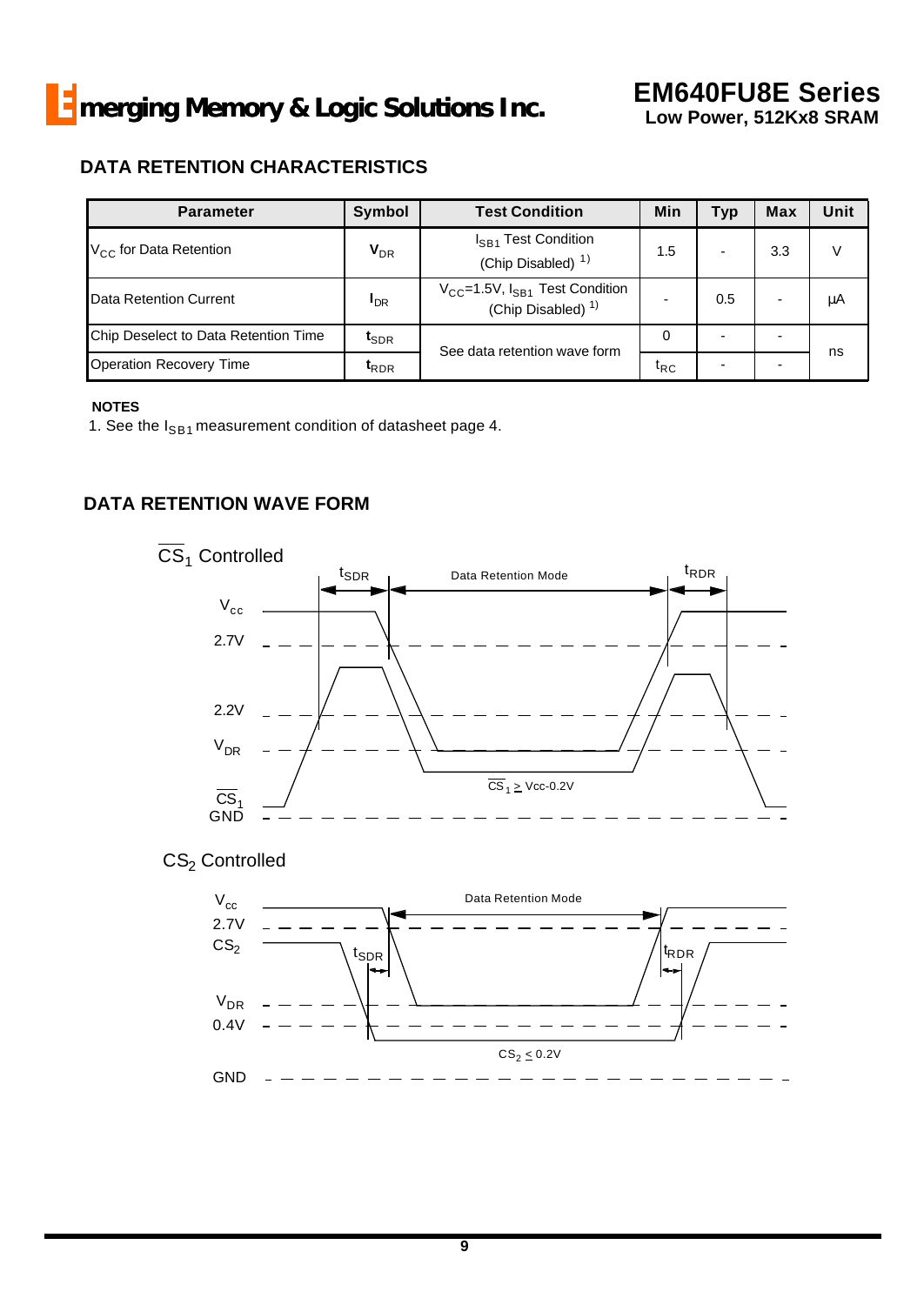**EM640FU8E Series Low Power, 512Kx8 SRAM**

Unit: millimeters

# **PACKAGE DIMENSION**

36 Ball Fine Pitch BGA (0.75mm ball pitch)



E1 - 0.79 - E2 - 0.25 -Y - 0.08



- 2. Bump pitch : (x,y)=(0.75x0.75) (typ.)
- 3. All tolerence are +/-0.050 unless
- otherwise specified.
- 4. Typ : Typical
- 5. Y is coplanarity : 0.08(Max)